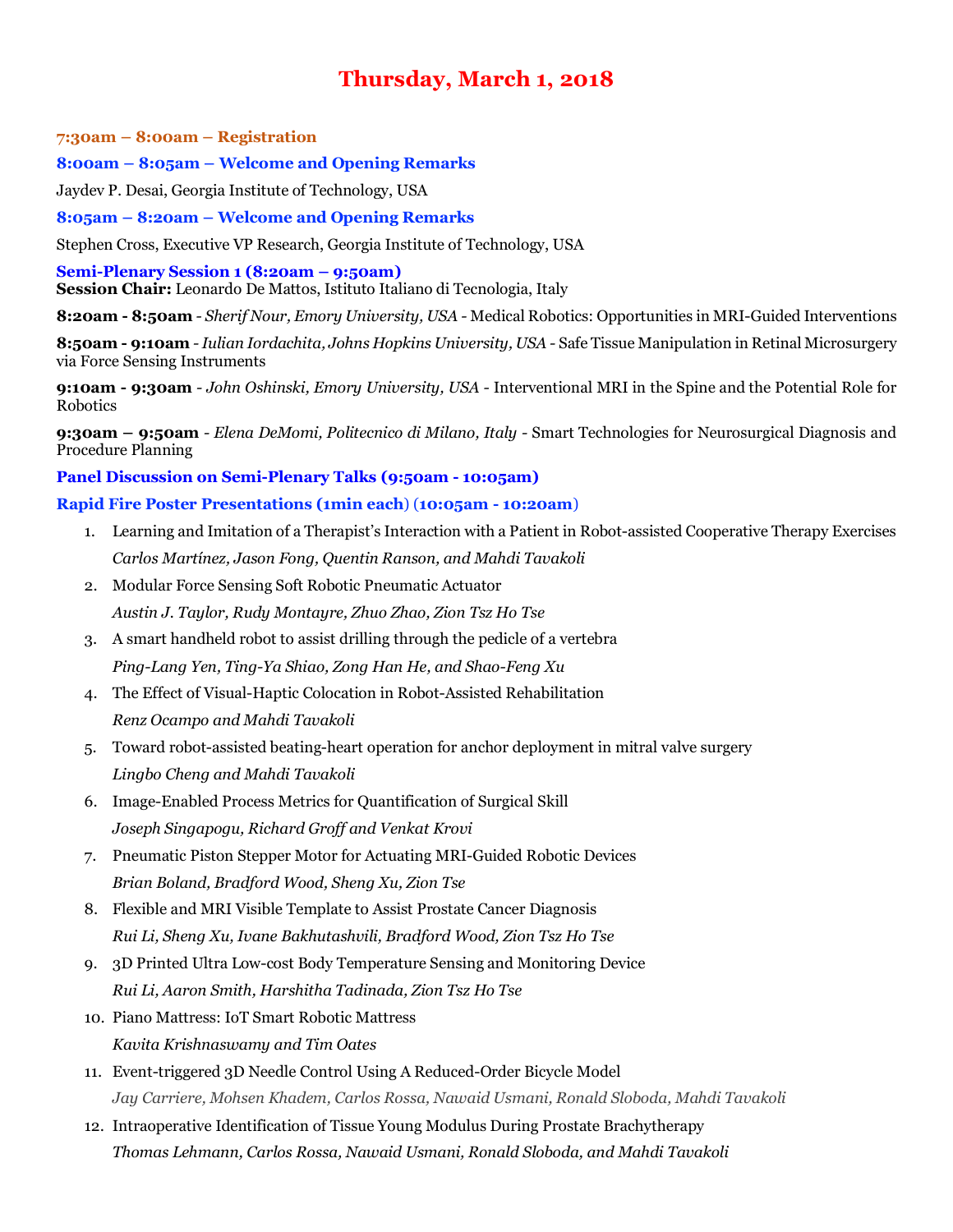- 13. Active Feeding System using a General-purpose Manipulator *Daehyung Park, Yuuna Hoshi, Harshal P Mahajan, Wendy Rogers, and Charles C. Kemp*
- 14. Enhancing Neurosurgery: Image Guided Laser Resection of Brain Tissue

*Ian Hill, Matthew Tucker, Weston Ross, and Patrick Codd*

### **10:20am - 10:55am – Coffee Break and Poster Session**

# **10:55am - 11:35am – KEYNOTE**

*Mahdi Tavakoli, University of Alberta, Canada -* Closed-loop Control of Steerable Needles for Prostate Brachytherapy

**Oral Presentations – Session 1 (11:35am - 12:35pm - 12mins/paper (10 mins presentation + 2 mins Q&A)**

**Session Chair:** Jayender Jagadeesan, Brigham and Women's Hospital, Harvard University, USA

- *Soumya K Manna and Venketesh N Dubey*. A Novel Hardware Approach to Integrating Active and Passive Rehabilitation in a Single Exoskeleton
- *Vatsal Patel, Sanjay Krishnan, Aimee Goncalves, Carolyn Chen, Walter Doug Boyd and Ken Goldberg*. Using Intermittent Synchronization to Compensate for Rhythmic Body Motion During Autonomous Surgical Cutting and Debridement
- *Shahriar Sefati, Farshid Alambeigi, Iulian Iordachita, Russell Taylor and Mehran Armand*. On The Effect of Vibration on Shape Sensing of Continuum Manipulators Using Fiber Bragg Gratings
- *Shrey Pareek, Pramod Chembrammel and Thenkurussi Kesavadas*. Development and Evaluation of a Hapticsbased Rehabilitation System
- *Jun Sheng and Jaydev Desai*. A Highly Compact Fiberoptic Rotation Sensor for a Neurosurgical Robot

### **12:35pm - 1:35pm – Lunch and Networking**

# **Semi-Plenary Session 2 (1:35pm – 3:15pm)**

**Session Chair:** Iulian Iordachita, Johns Hopkins University, USA

**1:35pm – 1:55pm** *- Ann Majewicz, UT Dallas, USA -* Designing Human-in-the-Loop Systems for Surgical Training and Intervention

**1:55pm - 2:15pm** *- Leonardo De Mattos, Istituto Italiano di Tecnologia, Italy -* Computer-Assisted Technologies for Laser Microsurgery

**2:15pm - 2:35pm** *- Jayender Jagadeesan, Brigham and Women's Hospital, Harvard University, USA -* Precisionenabled Image-guided Surgery

**2:35pm - 2:55pm** - *Nabil Simaan, Vanderbilt University, USA* **-** Intraoperative Sensing for Complementary Perception, Situational Awareness Augmentation and Surgical Assistance

**2:55pm – 3:15pm** *- Sarthak Misra, University of Twente, Netherlands -* Medical Microrobotics: Wireless Control of Miniaturized Agents

**Panel Discussion on Semi-Plenary Talks (3:15pm - 3:30pm)**

**3:30pm-4:00pm – Coffee break**

### **4:00pm-4:40pm – KEYNOTE**

*Neville Hogan, Massachusetts Institute of Technology, USA -* Technology and Science to Improve Motor Function

**Oral Presentations – Session 2 (4:40pm – 5:55pm - 12mins/paper (10 mins presentation + 2 mins Q&A)**

**Session Chair:** Mahdi Tavakoli, University of Alberta, Canada

- *Niravkumar Patel, Ehsan Azimi, Reza Monfaredi, Karun Sharma, Kevin Cleary and Iulian Iordachita*. Robotic System for MRI Guided Shoulder Arthrography: Accuracy Evaluation
- *Riccardo Secoli and Ferdinando Rodriguez y Baena*. Experimental Validation of Curvature Tracking with a Programmable Bevel-Tip Steerable Needle
- *Nicolas Zevallos, R Arun Srivatsan, Hadi Salman, Lu Li, Jianing Qian, Saumya Saxena, Mengyun Xu, Kartik Patath and Howie Choset*. A surgical system for automatic registration, stiffness mapping and dynamic image overlay
- *Rashid Yasin, Long Wang, Colette Abah and Nabil Simaan*. Using Continuum Robots for Force-Controlled Semi Autonomous Organ Exploration and Registration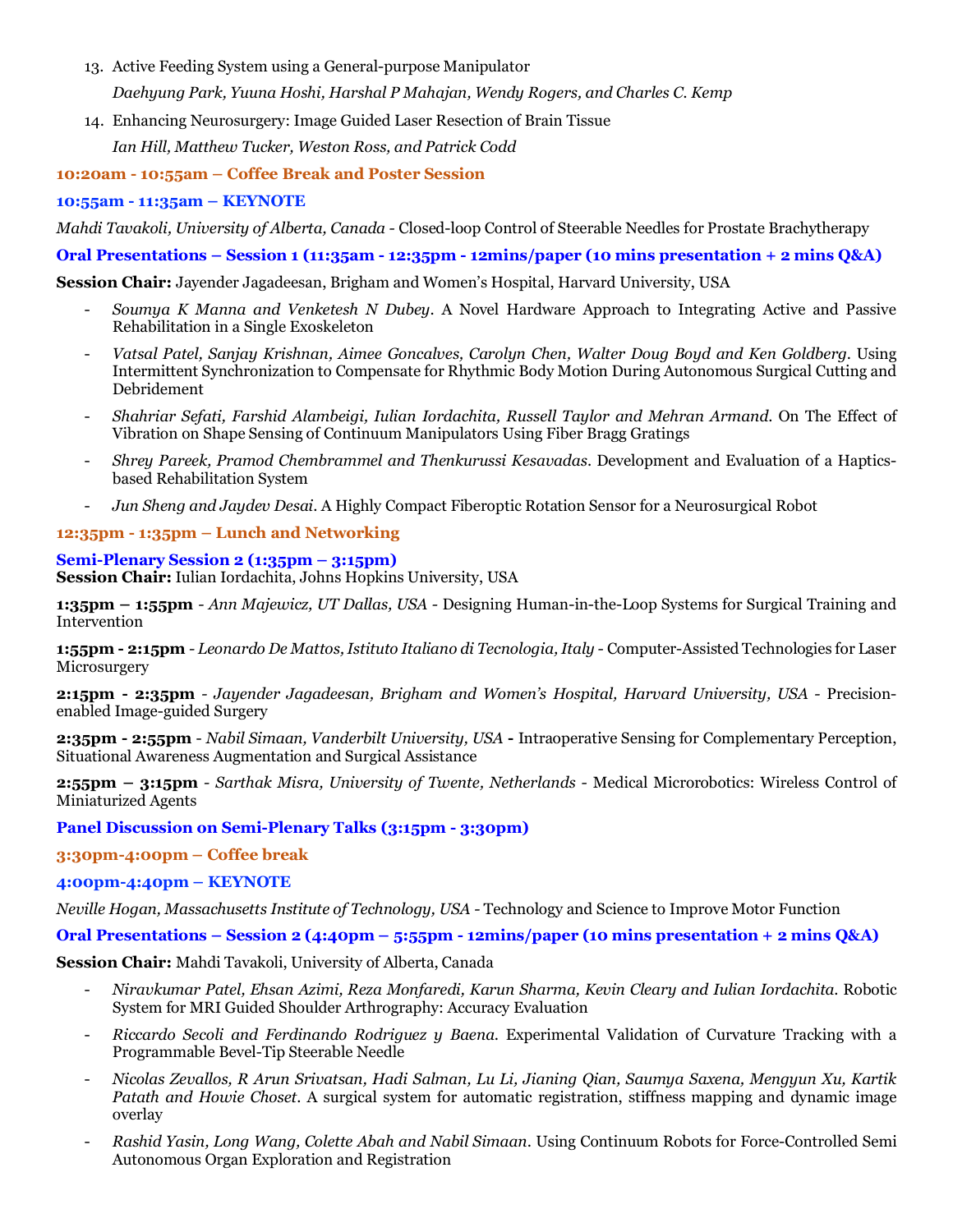- *Nicolo Garbin, Long Wang, James H. Chandler, Nabil Simaan, Keith L. Obstein and Pietro Valdastri*. A Disposable Continuum Endoscope Using Piston-driven Parallel Bellow Actuator
- *Zhuoqi Cheng, Brian Davies, Darwin Caldwell and Leonardo Mattos*. SDOP: A Smart handheld Device for Over puncture Prevention during pediatric peripheral intravenous catheterization

**6:00pm - 7:30pm – Welcome Reception**

**8:00pm onward – Dinner (By Invitation only)**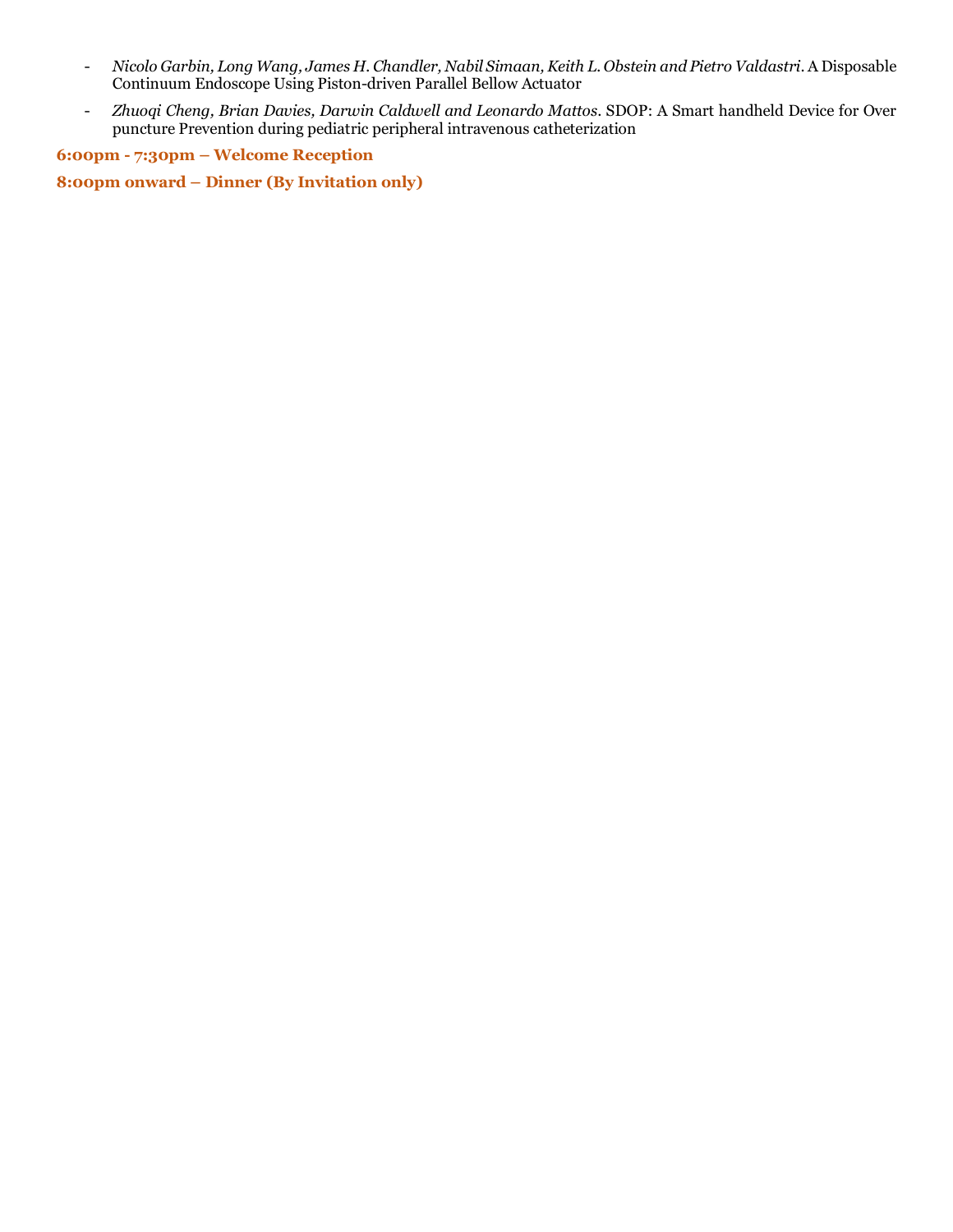# **Friday, March 2, 2018**

#### **8:00am - 8:40am – KEYNOTE**

*Jonathan Lewin, Emory University School of Medicine, USA -* Innovation and Information-Intensive Intervention

**Semi-Plenary Session 3 (8:40am - 10:20am) Session Chair:** Paolo Fiorini, University of Verona, Italy

**8:40am - 9:00am** - *Gabor Fichtinger, Queen's University, Canada -* Rapid Prototyping of Ultrasound- Guided Interventions

**9:00am - 9:20am** - *Russell H. Taylor, Johns Hopkins University, USA -* A Thirty Year Perspective on Medical Robotics

**9:20am - 9:40am** - *Conor Walsh, Harvard University, USA -* Soft Wearable Robots for the Community and the Home

**9:40am - 10:00am** - *Ferdinando Rodriguez y Baena, Imperial College, UK -* Towards an Enhanced Delivery Ecosystem for Precision Neurosurgery

**10:00am - 10:20am** - *Antoine Ferreira, INSA Centre Val de Loire, France -* Microrobotics for Drug Delivery Applications

**Panel Discussion on Semi-Plenary Talks (10:20am – 10:35am)**

**10:35am - 11:05am – Coffee Break and Poster Session**

**Oral Presentations – Session 3 (11:05am - 12:20pm - 12mins/paper (10 mins presentation + 2 mins Q&A)**

**Session Chair:** Antoine Ferreira, INSA Centre Val de Loire, France

- *Christos Bergeles, Malindie Sugathapala and Guang-Zhong Yang*. Retinal Surgery with Flexible Robots: Biomechanical Advantages
- *Meenakshi Narayan, Michael Choti and Ann Majewicz Fey*. Data-driven Detection of Adverse Events in Robotic Needle Steering
- *Ali Torabi, Mohsen Khadem, Kourosh Zareinia, Garnette Sutherland and Mahdi Tavakoli*. Manipulability of Teleoperated Surgical Robots with Application in Design of Master/Slave Manipulators
- *Austin Taylor, Tony Pham, Zhuo Zhao, Rommel Montayre, Sheng Xu, Bradford Wood and Zion Tse*. CT-guided Abdominal Biopsy Training Phantom
- *Changsheng Li, Nicolas Kon Kam King and Hongliang Ren*. Preliminary Development of A Skull-Mounted Lightweight Parallel Robot Toward Minimally Invasive Neurosurgery
- *Vatsal Patel, Sanjay Krishnan, Aimee Goncalves and Ken Goldberg*. SPRK: A Low-Cost Stewart Platform For Motion Study In Surgical Robotics

#### **12:20pm - 1:20pm – Lunch and Networking**

#### **Semi-Plenary Session 4 (1:20pm - 3:20pm)**

**Session Chair:** Ferdinando Rodriguez y Baena, Imperial College, UK

**1:20pm - 1:40pm** - *Pierre Dupont, Boston Children's Hospital, Harvard Medical School, USA -* Autonomous Navigation Inside the Beating Heart

**1:40pm - 2:00pm** - *Nabil Zemiti, LIRMM, CNRS - Université de Montpellier, France* - Recent Results in Computer-Assisted Medical Interventions at LIRMM

**2:00pm - 2:20pm** - *Zion Tse, University of Georgia, USA* **-** MRI-guided Therapy for Prostate, Cardiovascular and Spinal Treatment

**2:20pm - 2:40pm** - *Pietro Valdastri, University of Leeds, UK* **-** Lifesaving Capsule Robots

**2:40pm - 3:00pm** - *Stefano Stramigioli, University of Twente, Netherlands* **-** How to fight breast cancer with robotics

**3:00pm - 3:20pm** - *Paolo Fiorini, University of Verona, Italy* **-** Preliminary considerations on autonomy in robotic surgery

# **Panel Discussion on Semi-Plenary Talks (3:20pm - 3:35pm)**

**3:35pm - 4:05pm – Coffee break**

#### **4:05pm - 4:45pm – KEYNOTE**

*Arianna Menciassi, Scuola Superiore Sant'Anna, Italy -* Robotic technologies for targeted therapies and chronic diseases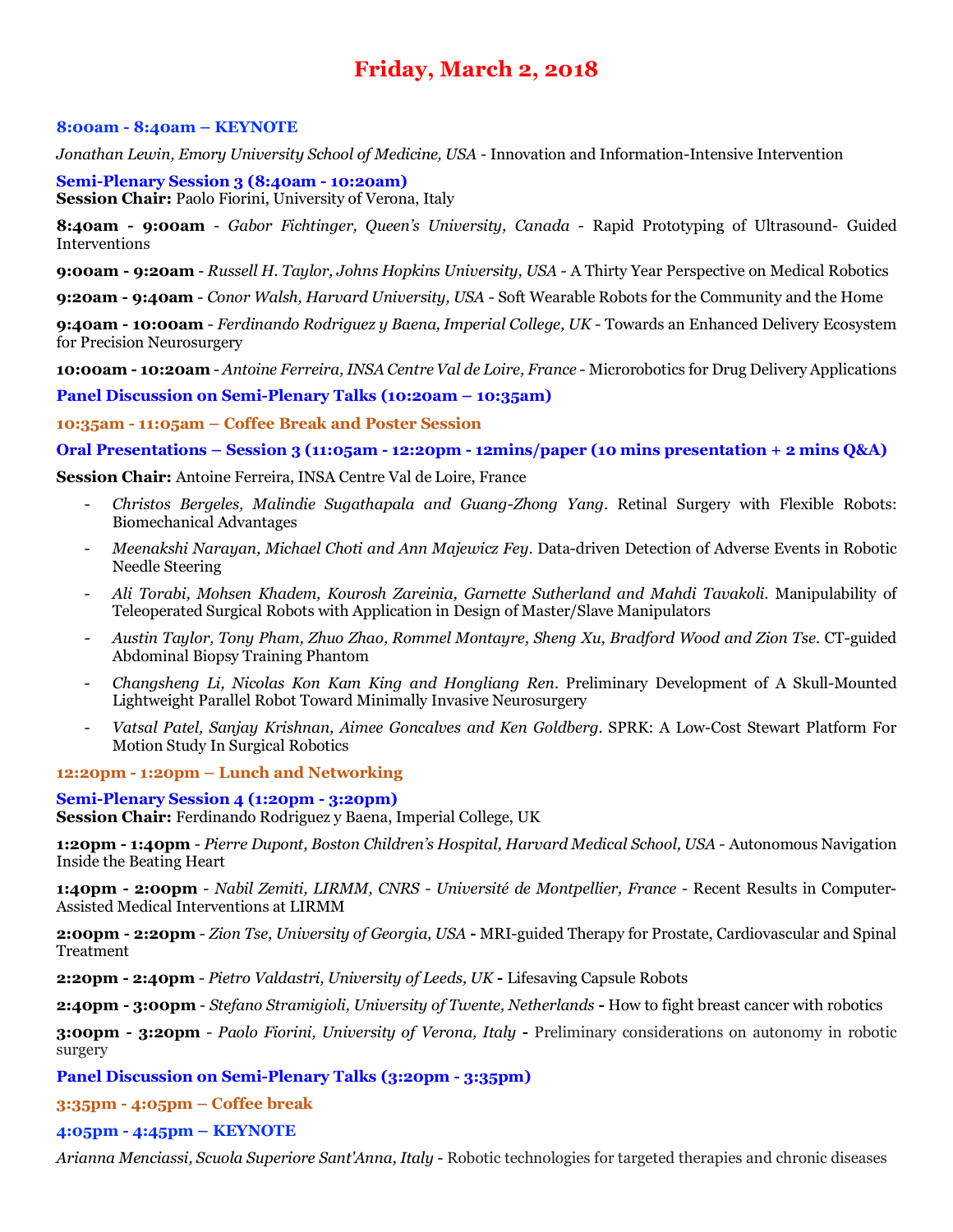#### **Oral Presentations – Session 4 (4:45pm - 6:00pm - 12mins/paper (10 mins presentation + 2 mins Q&A)**

**Session Chair:** Pietro Valdastri, University of Leeds, UK

- *Yun-Hsuan Su, Kevin Huang and Blake Hannaford*. Real-Time Vision-Based Surgical Tool Segmentation with Robot Kinematics Prior
- *Fausto Medola, Gustavo Lahr, Guilherme Bertolaccini, Sara Silva, Valeria Elui and Carlos Fortulan*. Biomechanical and Perceptual Evaluation of the use of a Servo-Controlled Power-Assistance System in Manual Wheelchair Mobility
- *Jin Xu, De'Aira Bryant, Yu-Ping Chen and Ayanna Howard*. Robot Therapist versus Human Therapist: Evaluating the Effect of Corrective Feedback on Human Motor Performance
- *Jason Fong and Mahdi Tavakoli*. Kinesthetic Teaching of a Therapist's Behavior to a Rehabilitation Robot
- *Lu Li, John Schnellenberger, Mark Nandor, Sarah Chang, Kevin Foglyano, Ryan-David Reyes, Rudi Kobetic, Musa Audu, Ronald Triolo and Roger Quinn*. Embedded Control System for Stimulation-Driven Exoskeleton
- *Anna French, John O'Neill, Ryan Madson and Timothy M. Kowalewski*. Dynamic Additive Manufacturing onto Free-Moving Human Anatomy via Temporal Coarse/Fine Control

**7:00pm - 9:30pm – Symposium Banquet**